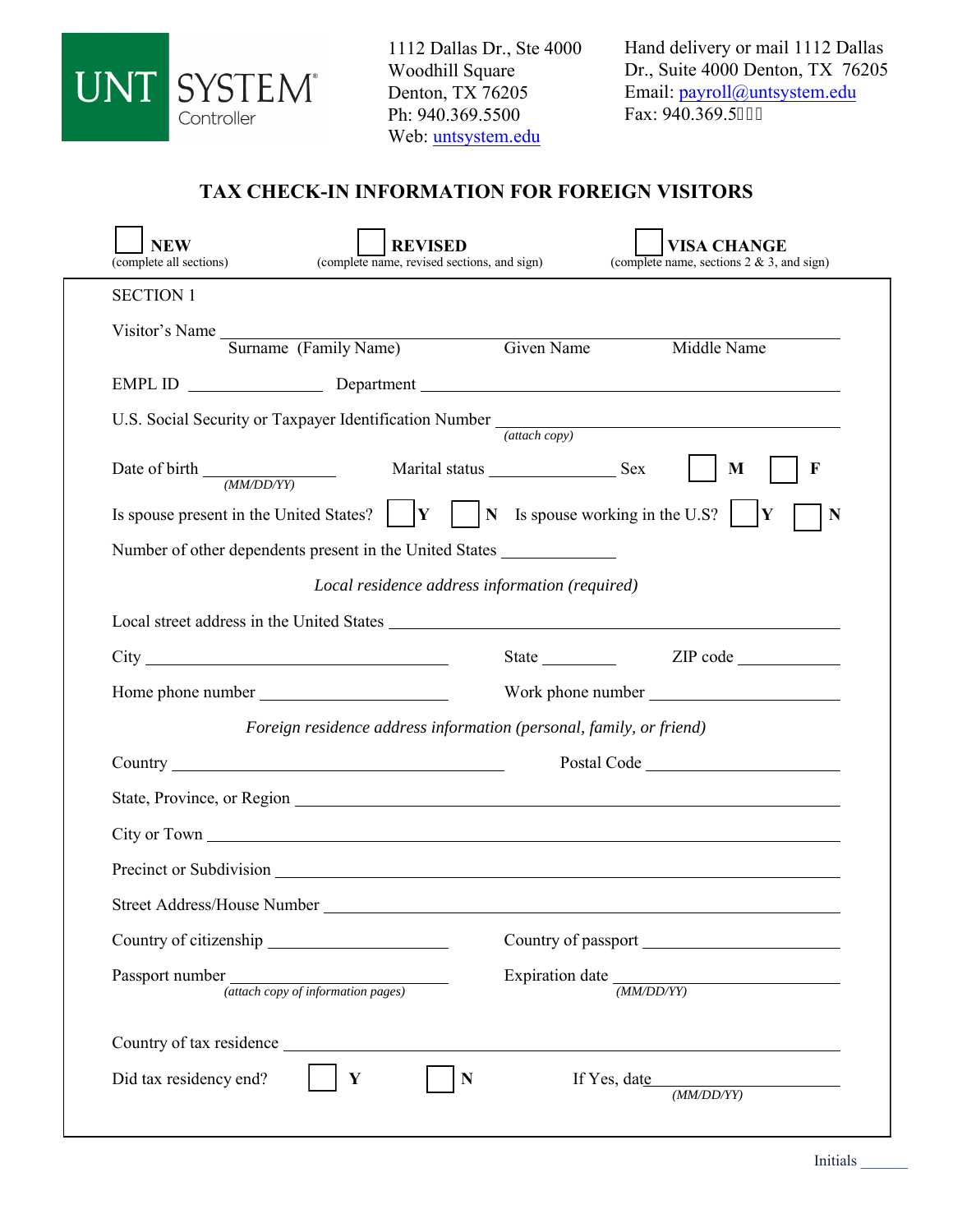SECTION 2

| <b>Immigration Status</b>                                        | Current visa number<br>Current I-94 number                                                                                                                                                                                                 |
|------------------------------------------------------------------|--------------------------------------------------------------------------------------------------------------------------------------------------------------------------------------------------------------------------------------------|
| F-1 or J-1 Student                                               | F-1 or J-1 Student (on Practical Training) _______<br>(attach front and back copies of I-20 or DS-2019, and I-688B or I-766)                                                                                                               |
|                                                                  |                                                                                                                                                                                                                                            |
| Ej gemone:                                                       | Undergraduate     Masters<br><b>Doctoral</b>                                                                                                                                                                                               |
|                                                                  |                                                                                                                                                                                                                                            |
|                                                                  | J-1 Exchange Visitor (attach copy of $DS-2019$ ) (Check Subtype From List Below)                                                                                                                                                           |
| 02 Trainee<br>03 Teacher<br>04 Professor                         | 06 Alien Physician<br>08 Research Scholar<br>$\mathcal{L}$ and $\mathcal{L}$                                                                                                                                                               |
| J-2 Dependent of J-1 Exchange Visitor                            | (attach copy of DS-2019 and front and back copy of EAD)                                                                                                                                                                                    |
|                                                                  | H-1B Temporary Employee (attach copy of I-797)                                                                                                                                                                                             |
|                                                                  | O-1 Alien of Extraordinary Ability ________ (attach copy of I-797)                                                                                                                                                                         |
|                                                                  | B-1/B-2 Visitor for Business _______ (attach copy of passport stamp)                                                                                                                                                                       |
|                                                                  | Status Adjustment Applicant _________ (attach front and back copy of I-688 or I-766)                                                                                                                                                       |
|                                                                  | Lawful Temporary Resident _________ (attach front and back copy of I-688 or I-766)                                                                                                                                                         |
| <b>Conditional Permanent Resident</b>                            | (attach front and back copy of I-551 card, or copy of passport stamp)                                                                                                                                                                      |
|                                                                  |                                                                                                                                                                                                                                            |
| <b>SECTION 3</b>                                                 |                                                                                                                                                                                                                                            |
| <b>Primary Activity of Visit (Please Check One)</b>              |                                                                                                                                                                                                                                            |
| Studying in a Degree Program<br>Studying in a Non-Degree Program | Conducting Research<br>Conducting Research<br>Demonstrating Special Skills<br>Clinical Activities<br>Temporary Employment<br>Here with Spouse<br>Observing<br>Consulting<br>Other (Please specify)<br>Consulting<br>Other (Please specify) |